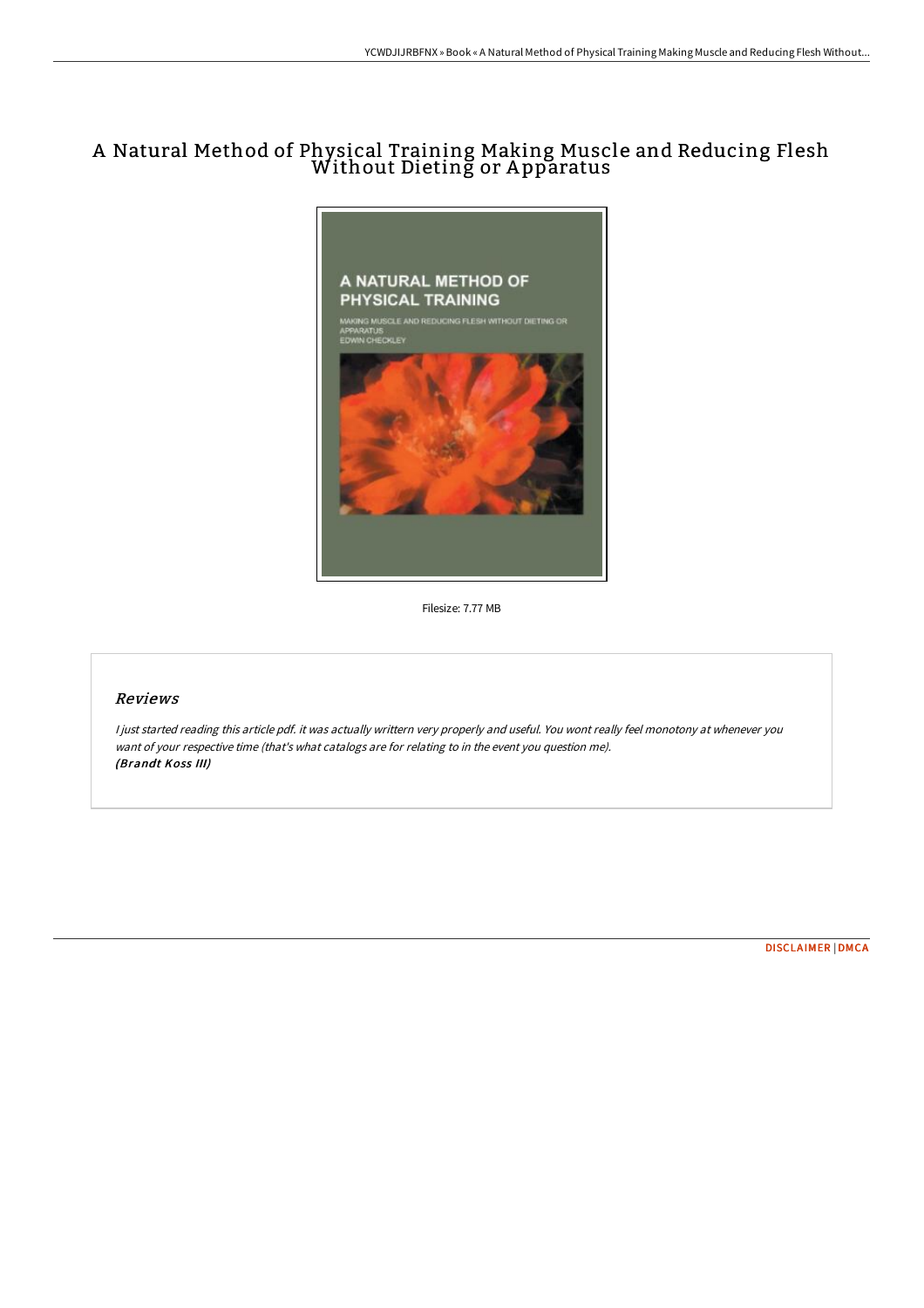## A NATURAL METHOD OF PHYSICAL TRAINING MAKING MUSCLE AND REDUCING FLESH WITHOUT DIETING OR APPARATUS



To get A Natural Method of Physical Training Making Muscle and Reducing Flesh Without Dieting or Apparatus PDF, you should refer to the web link listed below and save the file or have access to other information which might be relevant to A NATURAL METHOD OF PHYSICAL TRAINING MAKING MUSCLE AND REDUCING FLESH WITHOUT DIETING OR APPARATUS book.

TheClassics.us. Paperback. Book Condition: New. This item is printed on demand. Paperback. 30 pages. Dimensions: 9.7in. x 7.4in. x 0.1in.This historic book may have numerous typos and missing text. Purchasers can usually download a free scanned copy of the original book (without typos) from the publisher. Not indexed. Not illustrated. 1895 edition. Excerpt: . . . SOME HINTS AND SUGGESTIONS. IF, as we are so oGen assured, one mans food is another mans poison, it is undoubtedly true that a prescription of exercise for one man or woman may be less or more than another man or woman may require. It is utterly impossible to set down rules that might be applied to all people alike. We may count with a good deal of certainty upon particular characteristics in the human form and organization, and exercise is a medicine of such universal application that we may count definitely upon certain results from its adoption. But we cannot say when and for how long the reader of these lines shall follow the specific exercises. The average person, particularly if he or she leads a busy life, will probably find it an advantage to spend at least fifteen minutes over particular exercises in the morning before fully dressing, and fifteen minutes again in the evening before retiring, with another period of special exercise in the afternoon if possible, and not too close to the evening meal hour. Of course light exercise is no detriment immediately before a meal, but if the exhilaration of practice should tempt rather vigorous movements prolonged for some time, the fatigue might not improve the appetite and would scarcely be beneficial in other respects. The entire series of movements outlined in the preceding chapters, if each is repeated ten, fifteen or twenty times, does not occupy very much...

 $\Box$ Read A Natural Method of Physical Training Making Muscle and Reducing Flesh Without Dieting or [Apparatus](http://techno-pub.tech/a-natural-method-of-physical-training-making-mus.html) Online B Download PDF A Natural Method of Physical Training Making Muscle and Reducing Flesh Without Dieting or [Apparatus](http://techno-pub.tech/a-natural-method-of-physical-training-making-mus.html)